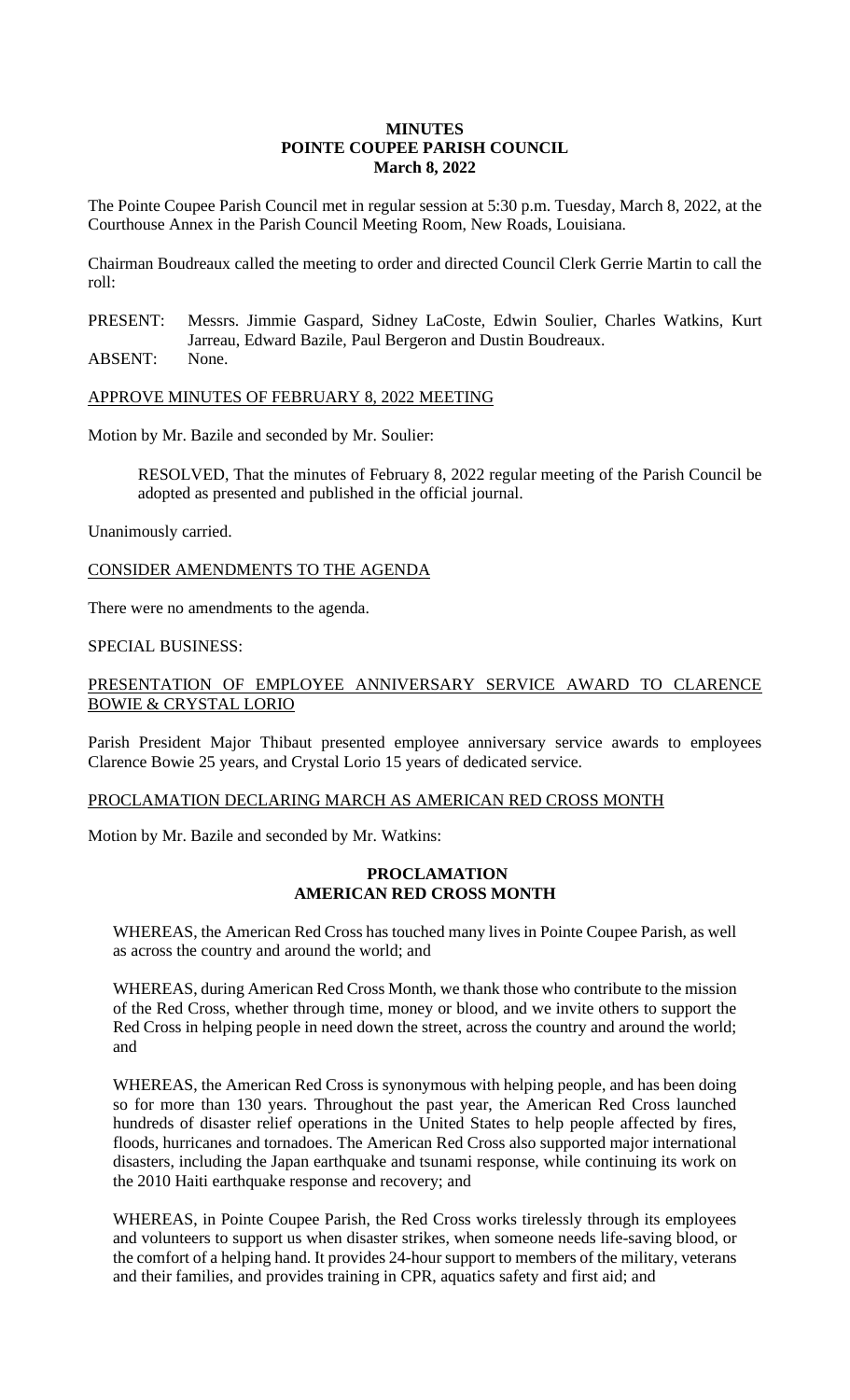WHEREAS, for nearly 100 years, United States presidents have called on the American people to support the Red Cross and its humanitarian mission. Our community depends on the American Red Cross and because it is not a government agency, the Red Cross depends on support from the public to continue its humanitarian work. This is especially important in these challenging economic times - which impact the Red Cross and many people in our community and across the nation.

NOW, THEREFORE, I, DUSTIN BOUDREAUX, Chairman of the Pointe Coupee Parish Council, by virtue of the authority vested in me by the Parish of Pointe Coupee and the Constitution and laws of the State of Louisiana, do hereby proclaim the month of **March 2021**, as **AMERICAN RED CROSS MONTH** and do hereby urge all Americans to support this organization and its noble humanitarian mission.

Unanimously carried.

### PROCLAMATION DECLARING MARCH 7-11, 2022 AS NATIONAL BETA WEEK

Motion by Mr. Soulier and seconded by Mr. LaCoste:

## **PROCLAMATION NATIONAL BETA WEEK**

NOW, THEREFORE, I, DUSTIN BOUDREAUX, Chairman of the Pointe Coupee Parish Council do hereby proclaim the week of **March 7-11, 2022**, as **NATIONAL BETA WEEK**  in Pointe Coupee Parish, and do hereby encourage all citizens to support and participate in activities and ceremonies celebrating thereof.

Unanimously carried.

#### DISCUSSION - UPPER TERREBONNE BASIN PUMP STATION PROJECT

Parish President Thibaut gave an overview of the Upper Terrebonne Basin Pump Station project that includes Pointe Coupee, Iberville and West Baton Rouge Parishes.

Engineer Jacob Loeske of GIS Engineers gave a PowerPoint presentation on the Upper Terrebonne Basin Pump Station project.

#### MORGANZA GYM

Mr. James "Big Brown" Joseph appeared before the council to discuss concerns about the Morganza Gym, and the expectations of keeping the gym open at all times for the youth in the parish.

Councilman LaCoste commented on the break-ins and vandalism at the gym.

Parish President Thibaut commented on the CEA with the school board, which is for use of the gym for PC Rec basketball program. He commented on possible alternatives for other sites to allow the youth to play basketball. After discussions, all agreed to review possible sites to develop outside basketball courts to be utilized by the youth.

#### PARISH PRESIDENT'S REPORT

Parish President Major Thibaut gave an overview of the financial report of the monthly budget to actual comparison on the ad valorem property taxes, sales tax collections, gas collections, licenses & permits, state severance, and state & federal funds, that included total revenues received of \$4,192,257, and total expenditure of \$1,436,587 for the month of February; award of Hazard Mitigation Funds; bids received for renovations of the detention center; and hired two (2) full-time employees at animal shelter and utilities department. In closing, he responded to questions from the council.

#### PUBLIC COMMENTS ON AGENDA ITEMS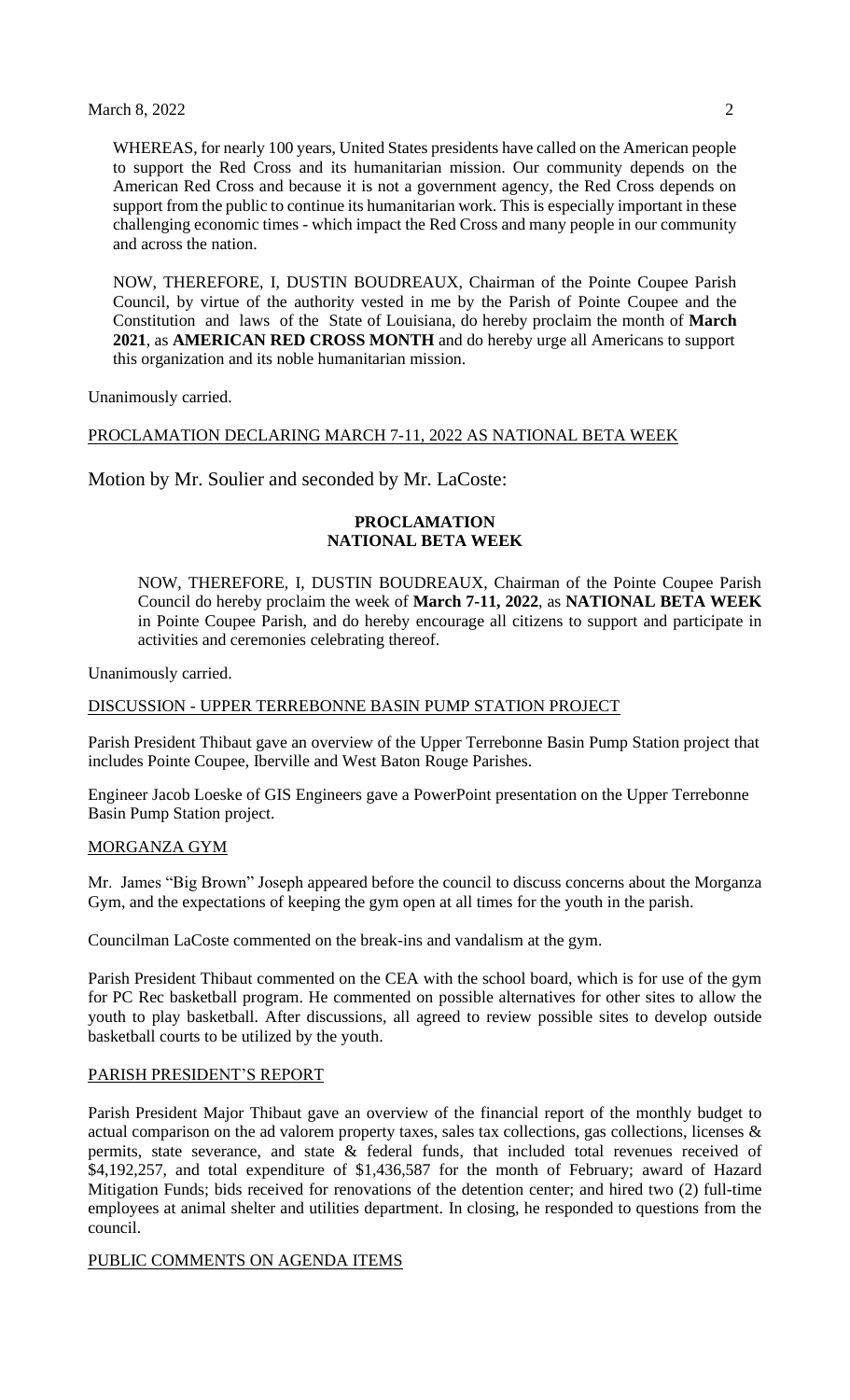#### March 8, 2022 3

Mr. Marvin Losavio waived his public comments, if needed, until the agenda item is discussed.

DISCUSSION & CONSIDERATION OF A PROPOSED ORDINANCE TO AMEND THE POINTE COUPEE PARISH CODE OF ORDINANCES, CREATING AND REESTABLISHING A SINGLE CONSOLIDATED BOARD TO SERVE AS THE GOVERNING AUTHORITY FOR EACH OF THE FIRE PROTECTION DISTRICTS IN EXISTENCE AND IN THE FUTURE CREATED IN POINTE COUPEE PARISH, IN ACCORDANCE WITH LRS 40:1504

Chairman Boudreaux commented on the proposed ordinance to amend the Pointe Coupee Parish Code of Ordinances, creating and reestablishing a single consolidated board to serve as the Governing Authority for each of the fire protection districts in existence and in the future created in Pointe Coupee Parish, in accordance with LRS 40:1504. He reported before the ordinance is considered for adoption, the council is proposing to adopt a resolution to create an eight-member Advisory Study Committee on Fire District Governance. He reported once the committee has completed their study of a single consolidated board, they will present a recommendation to the council.

Councilman Jarreau commented that people he has spoken to are against the proposed ordinance. He voiced concerns about creating a single consolidated board and how it will benefit the fire districts.

After a lengthy discussion, the following resolution was offered:

Motion by Mr. Boudreaux and seconded by Mr. LaCoste:

RESOLVED, That the Parish Council defer actions until the Advisory Study Committee on Fire District Governance reports to the council at their meeting in May on the proposed ordinance to amend the Pointe Coupee Parish Code of Ordinances, creating and reestablishing a single consolidated board to serve as the Governing Authority for each of the fire protection districts in existence and in the future created in Pointe Coupee Parish, in accordance with LRS 40:1504.

Unanimously carried.

## PUBLIC HEARING ON AN INTRODUCED PROPOSED ORDINANCE TO AMEND THE POINTE COUPEE PARISH CODE OF ORDINANCES, RELATIVE TO THE CODE OF RULES & REGULATIONS FOR THE PARISH COUNCIL REGARDING AN ABSTAIN VOTE BY A COUNCIL MEMBER, AND THEREAFTER, DISCUSSION & CONSIDERATION OF THE ADOPTION

A hearing to obtain public input to a proposed ordinance to amend the Pointe Coupee Parish Code of Ordinances, relative to the Code of Rules & Regulations for the Parish Council regarding an abstain vote by a council member, and further provide with respect thereto was conducted at 6:43 p.m., Tuesday, March 8, 2022 at the Parish Council Meeting Room, Courthouse Annex, 160 East Main Street, New Roads, Louisiana.

There were no objections received orally or written to the ordinance.

Motion by Mr. Jarreau and seconded by Mr. LaCoste:

RESOLVED, That an amendment to a proposed ordinance to amend the Pointe Coupee Parish Code of Ordinances, relative to the Code of Rules & Regulations for the Parish Council regarding an abstain vote by a council member, and further provide with respect thereto be accepted by the Pointe Coupee Parish Council.

The Chairman called for a roll call vote that resulted as follows:

YEAS: Messrs. Gaspard, LaCoste, Soulier, Watkins, Jarreau, Bazile, Bergeron and Boudreaux. NAYS: None.

ABSENT: None.

On a vote of 8-0-0, the motion carried.

Motion by Mr. Jarreau and seconded by Mr. Soulier: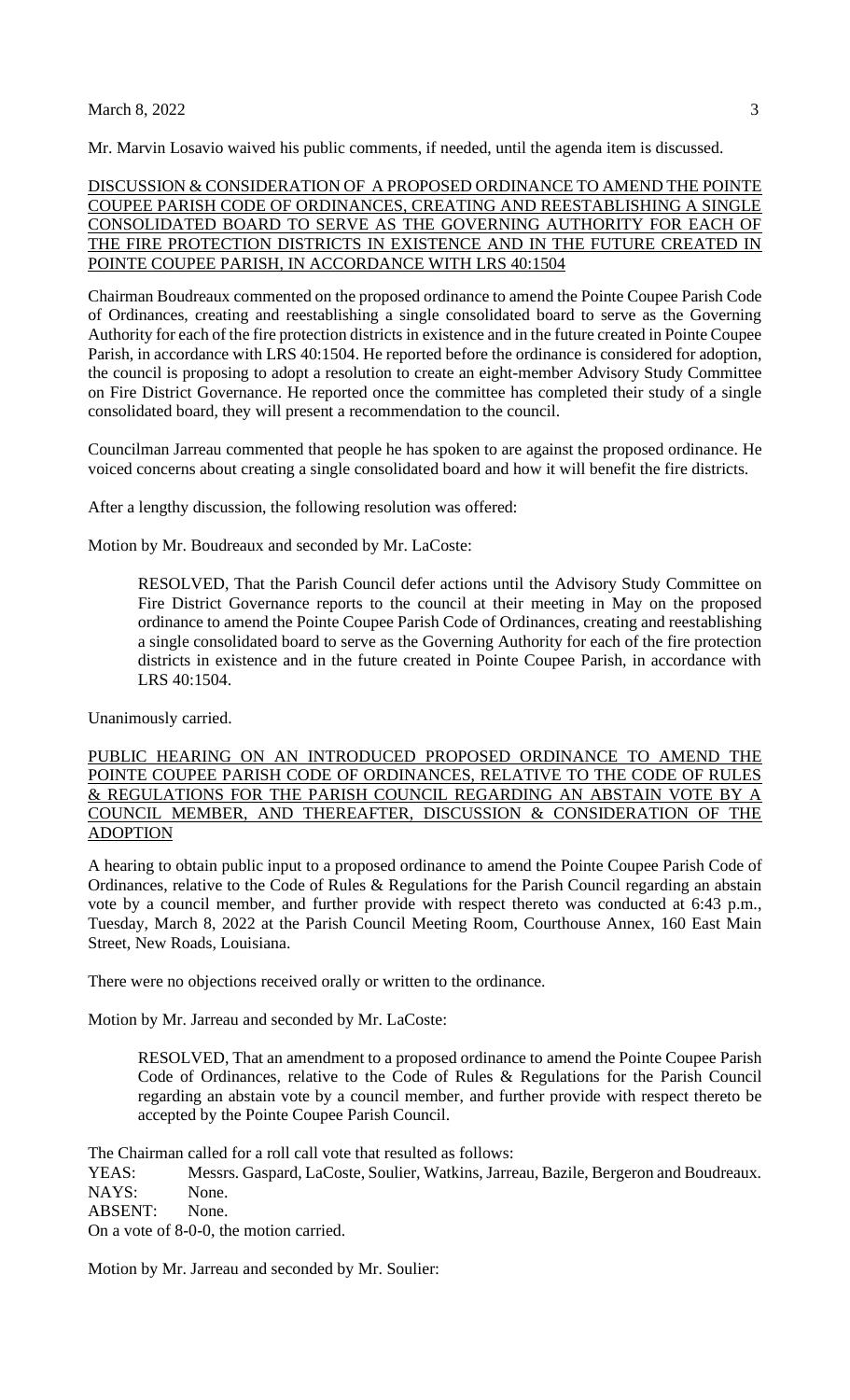RESOLVED, That a proposed ordinance to amend the Pointe Coupee Parish Code of Ordinances, relative to the Code of Rules & Regulations for the Parish Council regarding an abstain vote by a council member, and further provide with respect thereto be adopted with amendments by the Pointe Coupee Parish Council.

The Chairman called for a roll call vote that resulted as follows:

YEAS: Messrs. Bergeron, Bazile, Jarreau, Watkins, Soulier, LaCoste, Gaspard and Boudreaux. NAYS: None.

ABSENT: None.

On a vote of 8-0-0, the motion carried.

RECOMMENDATION(S) FROM PLANNING & ZONING COMMISSION:

APPROVAL OF FINAL PLAT SHOWING THE DEVELOPMENT OF AUDUBON ESTATES SUBDIVISION FORMERLY KNOWN AS THE ROBERT N. LOUPE ESTATE AS LOTS 21 AND 22 OF COLOMB PLANTATION LOCATED OFF OF LA HWY. 10 AND FERRY ROAD AT NEW ROADS IN SECTIONS 18, 19, 77 & 78, TOWNSHIP 4 SOUTH AND RANGE 10 EAST FOR LLT AUDUBON, INC

Motion by Mr. Bazile and seconded by Mr. Watkins:

RESOLVED, That upon the recommendation of the Pointe Coupee Parish Planning & Zoning Commission, the final plat showing the development of Audubon Estates Subdivision, formerly known as the Robert N. Loupe Estate as Lots 21 and 22 of Colomb Plantation, located off of LA Highway 10 and Ferry Road at New Roads in Sections 18, 19, 77 & 78, Township 4 South and Range 10 East for LLT Audubon, Inc. be approved.

Unanimously carried.

APPROVAL OF PLAT SHOWING THE SUBDIVISION OF LOT 16 INTO LOT 16-A & LOT 16-B BEING A PORTION OF THE THOMAS J. BELLO, SR. PROPERTY UNIT 5 OF OAKLAND PLANTATION LOCATED IN SECTION 76, TOWNSHIP 5 SOUTH AND RANGE 10 EAST FOR GARY P. BELLO

Motion by Mr. Jarreau and seconded by Mr. Watkins:

RESOLVED, That the plat showing the subdivision of Lot 16 into Lot 16-A & Lot 16-B, being a portion of the Thomas J. Bello, Sr. Property Unit 5 of Oakland Plantation, located in Section 76, Township 5 South and Range 10 East for Gary P. Bello be approved.

Unanimously carried.

#### RESOLUTION(S):

#### APPOINTMENT OF A MEMBER TO THE POINTE COUPEE HEALTH SERVICES DISTRICT NO. 1

Motion by Mr. Soulier and seconded by Mr. Jarreau:

RESOLVED, That Mr. Trohn Blanchard be appointed a member of the Pointe Coupee Health Services District No. 1 Board for a four-year term to fill the unexpired term of Mr. Frank Foti.

Unanimously carried.

Councilman Jarreau gave expression of thanks to Mr. Frank Foti, a pharmacist, for his many years of dedicated service as a member of the PC Health Services District No. 1 Board. He also, expressed appreciation for the appointment of Mr. Blanchard, a pharmacist, who will be a great asset to the board.

### APPOINTMENT OF MEMBERS TO THE INDUSTRIAL DEVELOPMENT BOARD OF POINTE COUPEE, INC.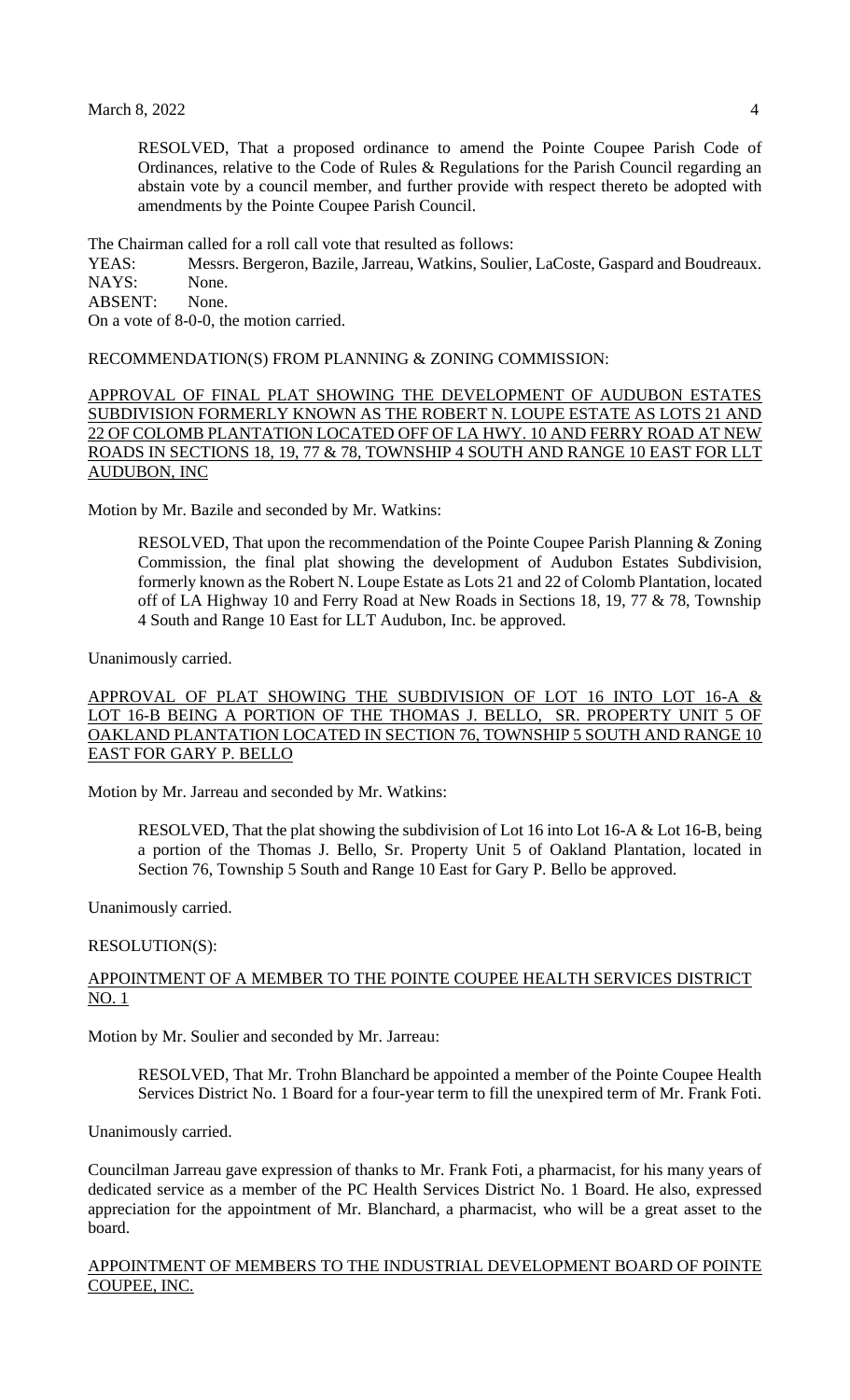Motion by Mr. Bergeron and seconded by Mr. Watkins:

RESOLVED, That Mr. Stephen Dabadie (two-year term), Mrs. Jennifer Vosburg (four-year term) and Mr. Patrick Witty (six-year term) be appointed to serve as members of the Industrial Development Board of the Parish of Pointe Coupee, Louisiana, Inc.

Unanimously carried.

#### CREATION OF AN ADVISORY STUDY COMMITTEE ON FIRE DISTRICT GOVERNANCE

Motion by Mr. Jarreau and seconded by Mr. LaCoste:

## **A RESOLUTION TO CREATE A STUDY COMMITTEE TO STUDY AND MAKE A RECOMMENDATION IN REGARD TO THE CREATION OF A CONSOLIDATED BOARD TO SERVE AS THE GOVERNING AUTHORITY FOR THE VARIOUS FIRE PROTECTION DISTRICTS IN POINTE COUPEE PARISH; AND TO PROVIDE IN REGARD THERETO**

**WHEREAS**, Pointe Coupee Parish currently has the multiple Fire Protection Districts; and

**WHEREAS**, each of the various Fire Protection Districts is governed by its own board; and

**WHEREAS**, there may be benefits in fire rating and operations of the Fire Districts if there were created a single Consolidated Board to serve as the governing authority for each of the Fire Protection Districts; and

**WHEREAS**, the creation of a Consolidated Board would not require the consolidation of the fire districts; and

**WHEREAS**, a study of the potential benefits and problems with the creation of a Consolidated Board will benefit the Council in making the best decision for people of Pointe Coupee Parish; and

**THEREFORE, BE IT RESOLVED**, by the Pointe Coupee Parish Council that there is hereby created the Advisory Study Committee on Fire District Governance. The Committee will be composed of 8 members, appointed by the Council Chairman, with not less than two of whom being members of the Council and not less than two of whom being Fire Chiefs with a Fire Protection District in Pointe Coupee Parish. Otherwise, members may be members of the Council, Fire Chiefs, members of existing Fire Boards, or members of the general public.

**THEREFORE, BE IT RESOLVED**, by the Pointe Coupee Parish Council that the Advisory Study Committee on Fire District Governance shall meet not less than three (3) times after appointment, with the first meeting called by the Chairman of the Council. At the first meeting the Committee shall elect from its membership a Chair and Vice Chair. The Council Secretary shall provide Secretarial services to the Committee, including posting the agenda and maintaining minutes. The Committee shall review and discuss the potential benefits and problems with creating a Consolidated Fire District Board to serve as the governing authority for each of the existing Fire Protection Districts, including fiscal efficiencies and impacts on cooperative efforts to better serve and protect the people of Pointe Coupee Parish. The Committee shall designate its Chair to appear before the Council's Committee of the Whole in May and make a report of its study and a recommendation on the proposal to create a Consolidated Fire Protection District Board.

Unanimously carried.

APPOINTMENT OF A DIRECTOR AND ALTERNATE DIRECTOR FOR LA MUNICIPAL NATURAL GAS PURCHASING & DISTRIBUTION AUTHORITY

Motion by Mr. Gaspard and seconded by Mr. Watkins: